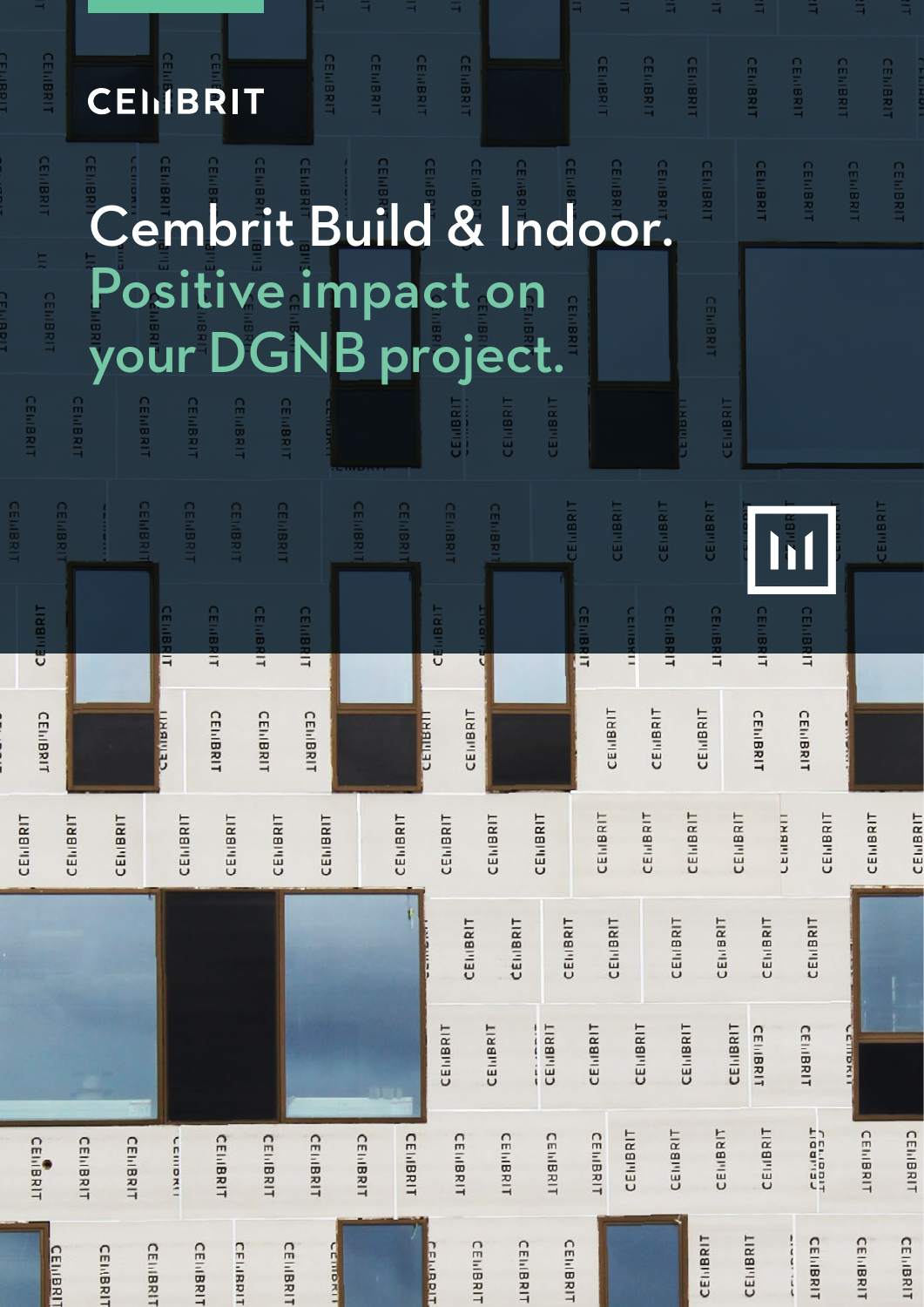## Choose Cembrit in your sustainable building

DGNB is a voluntary sustainability certification scheme adapted to the Danish building codes, providing a common framework for architects, builders and manufacturers when developing sustainable buildings.

The system includes all aspects of sustainability and offers the possibility to calculate the LCA and LCC of the total building at all building stages. It serves as a decision tool to optimise the building according to the requirements as well as altering the choice of material for the final certification.

Cembrit Facade products are evaluated on 5 of the DGNB qualities; process, environmental, economic, social and technical. The sustainability performance of a building is evaluated on specific criteria within each of these areas.

Cembrit facade products mainly contribute to the DGNB certification qualities; Environmental, Economic and Technical. Key to this contribution is the high transparency of the life cycle assessment as well as the long lifetime of Cembrit facade products.

The contribution to process quality is based on our product documentation to eliminate as many defects as possible and to make it easier to reuse or recycle. Our contribution to the social quality comes from our low-emitting Indoor building materials, which have a M1 classification, which sets limit values for the emission of VOC, formaldehyde and ammonia.





#### **PROCENT**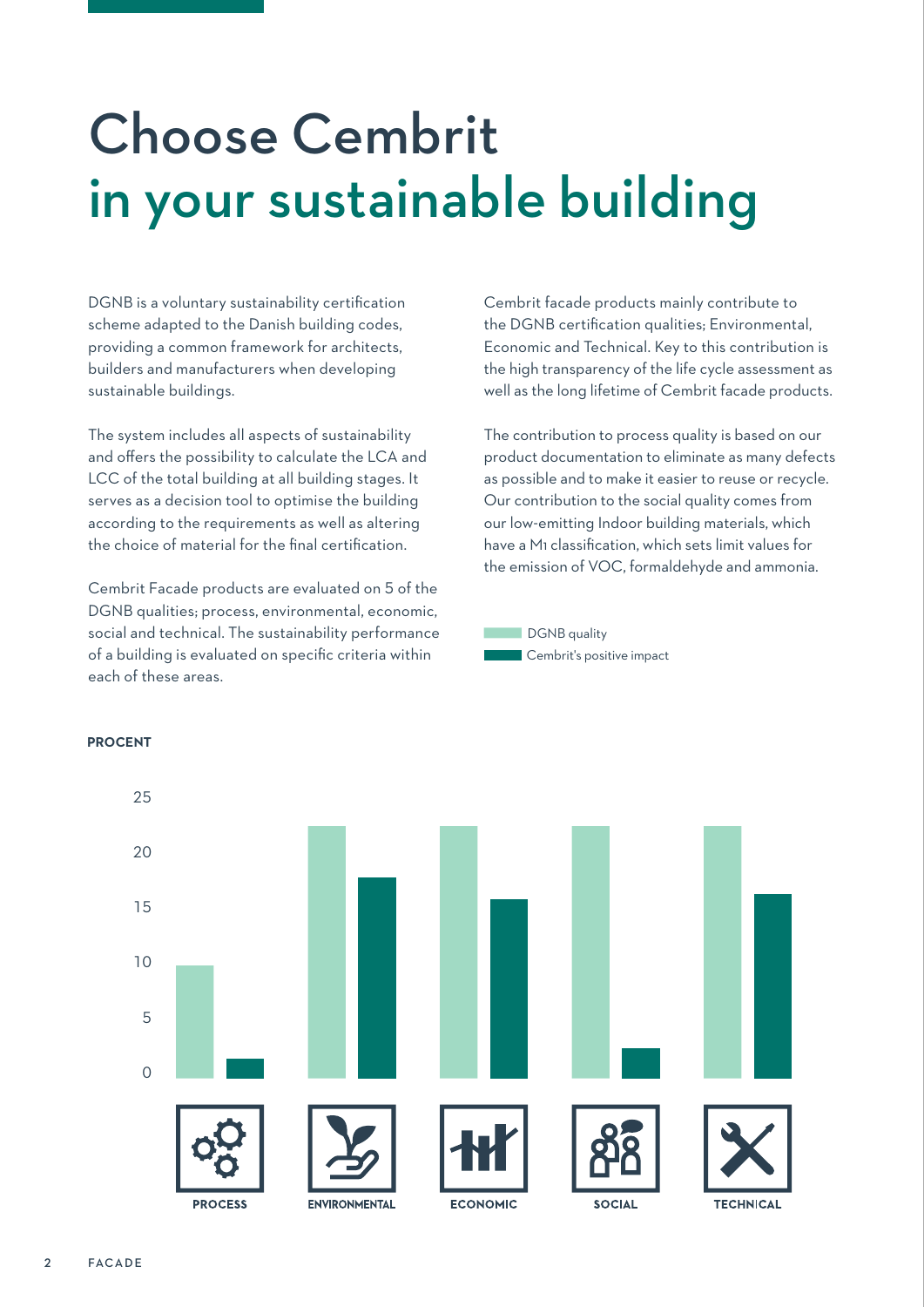## Contribution to DGNB certification

#### **PROCESS QUALITY**

Cembrit provides detailed guidance for design, handling and installation of products, to ensure a perfect installation and to minimize risk of installers leaving defects in the construction.

Cembrit provides full documentation of required building data and the composition of the materials, as well as on the environmental impact. Our products are tested on the quality of execution to the harmonised standards, datasheets and safety datasheets.

#### **ENVIRONMENTAL QUALITY**

Cembrit build & indoor boards do not contain hazardous substance and are living op to the current REACH policies. All cement and mineral fillers are extracted locally and delivered directly to Cembrit factories, to minimise the transportation of raw materials. Most finished goods are transported by train or by sea to lower CO2 emission during transportation.

Wastewater treatment plan ensures water discharged to the public sewerage system contains no harmful particles or residues from production. Dust and wet cuts are recycled back into the production.The cellulose in Cembrit facade boards is FCS-certified wood fibres from either pine or spruce.

#### **ECONOMIC QUALITY**

Cembrit build and indoor products are guaranteed to meet industry requirements for cost-effective construction as well as long-term durability. The long expected lifetime of our products not only ensure a robust product, it also affects the financial robustness of the building in the building's total Life Cycle Costs (LCC).

Our boards require none or very little maintenance, and there are no costs associated with operation and maintenance of the building. If a board must be removed e.g. because of damage, our facade boards can be removed in a non-destructive way simply by removing the mounting screws and install a new sheet.



Cembrit fibre cement products are designed to last for decades.



At Cembrit, we strive to utilise resources efficiently, reduce waste and emissions on the environment.



Cembrit build and indoor boards have an expected lifetime of 40-60 years.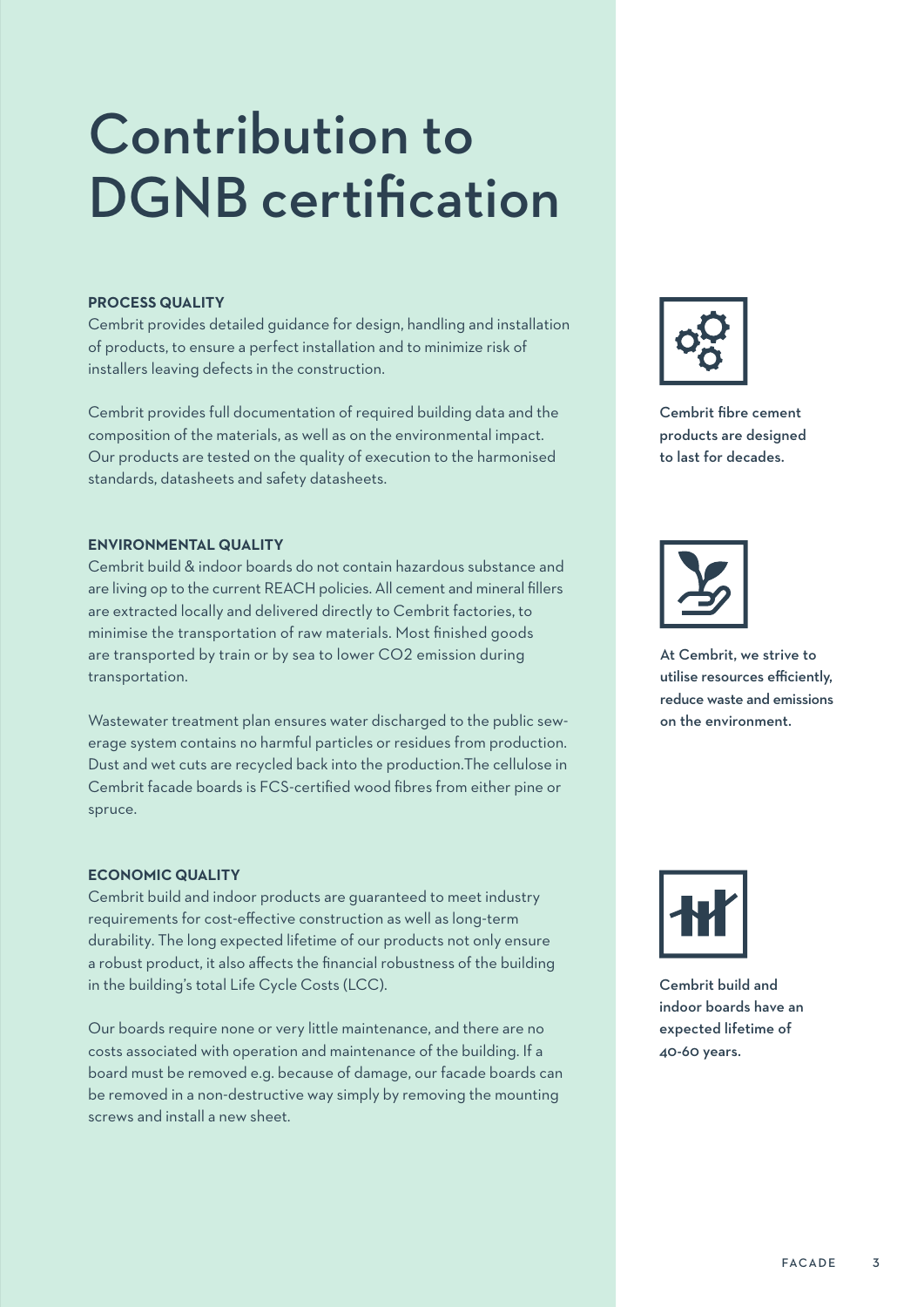

Cembrit indoor boards are M1 classified according to emission of VOC, formaldehyde and ammonia.



Thanks to the fibre reinforcement, our build products are exceptionally thin with low weight.

#### **SOCIAL QUALITY**

Cembrit build and indoor products are produced without hazardous substances and odour. Our indoor product Cembrit Multi Force is classified as a low-emitting building material.

By classifying our products, we contribute to an indoor air quality with no negative effect on users well-being and health, where the content of volatile and odorous substances can be kept to a minimum in the indoor air.

#### **TECHNICAL QUALITY**

Cembrit build and indoor boards have an impact on the quality of the building's envelope. The environmental properties of our build and indoor boards are declared in a 3rd party validated and product specific Environmental Product Declaration, with LCA data used to screen or calculate the Life cycle of a DGNB certified building.

When using Cembrit build products, the building envelope is ventilated through an opening at the bottom of the products, which ensure that unobstructed ventilation is possible throughout the facade.

Cembrit build and indoor products require none or very little maintenance and are easy to clean. With easy-to-clean surfaces fewer cleaning materials are required, time spent on cleaning is minimised and thus, the cost of cleaning decreases. In addition, the environmental impacts are reduced when fewer cleaning agents are used.

The system can easily be disassembled and separated into parts e.g. metal, wood, fibre cement. It increases the possibility of re-using our products in a similar function or high-value recycling when installed correctly and in compliance with Cembrit installation manuals and guidance.

Cembrit build and indoor products provide at high sound insulation performance and gives a good room acoustics and soundproofing between rooms. For specific data, you can explore our datasheets online.

To live up to the increasing requirements in fire protection, Cembrit continuously develops and tests solutions for improved fire protection performance. Our products are classified as non-combustible. A number of these products are also fire protection classified with a rating K110, K210 and K230.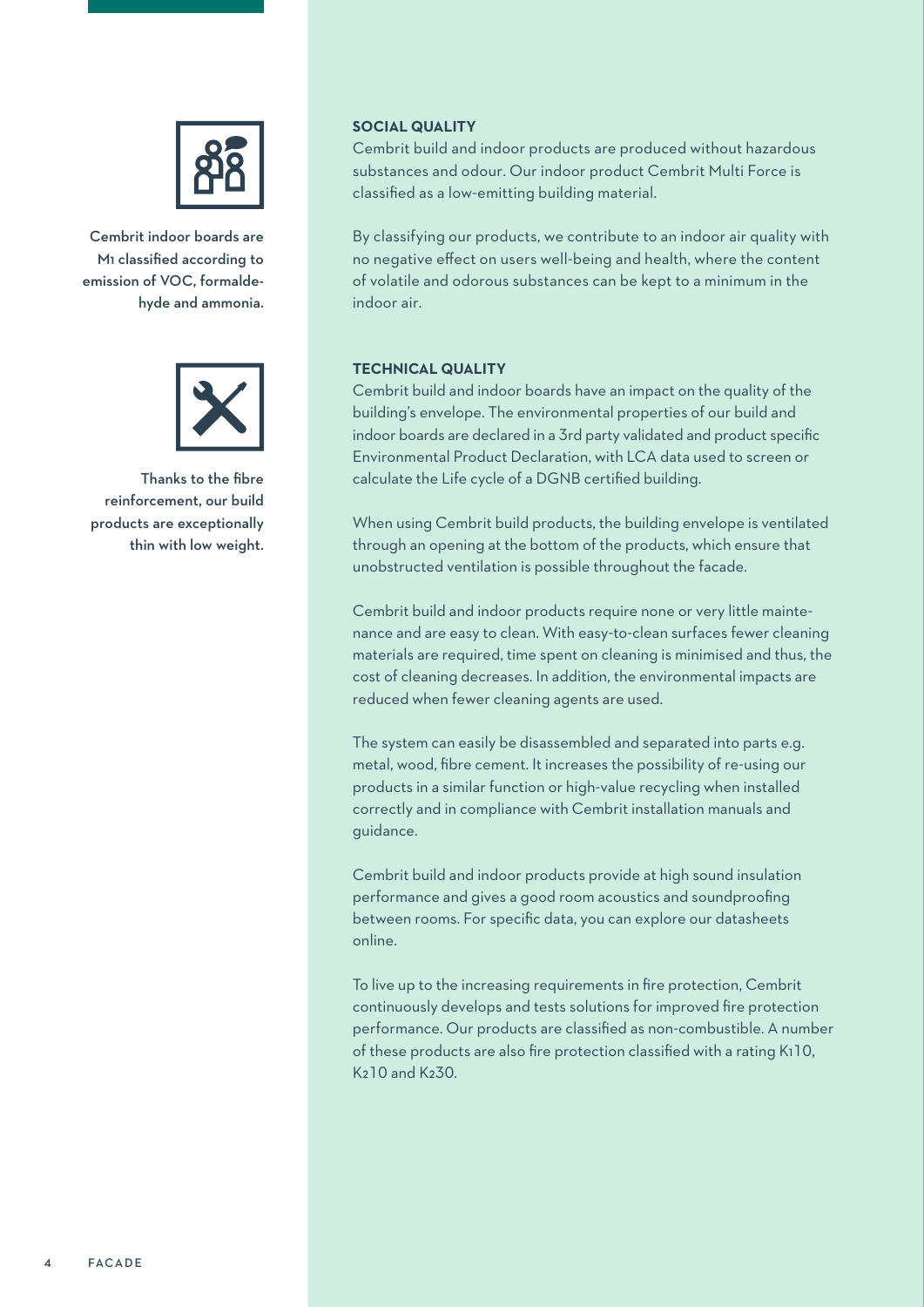

#### A little village, Årslev, Funen, Denmark DGNB Gold



Construction year: 2018 Cembrit product: Cembrit Windstopper Extreme

'A little green village is the name of 40 sustainable public housing units finalised in 2018 in Årslev, Funen, certified as DGNB Gold

To live up to the high standards and the focus on quality and sustainable materials, Cembrit has delivered Cembrit Windstopper Extreme, to the partially open facade, securing the construction for weather conditions.

Vital for the project has been materials thoroughly tested for their quality solutions, which minimise the ongoing operation costs without compromising the architecture.

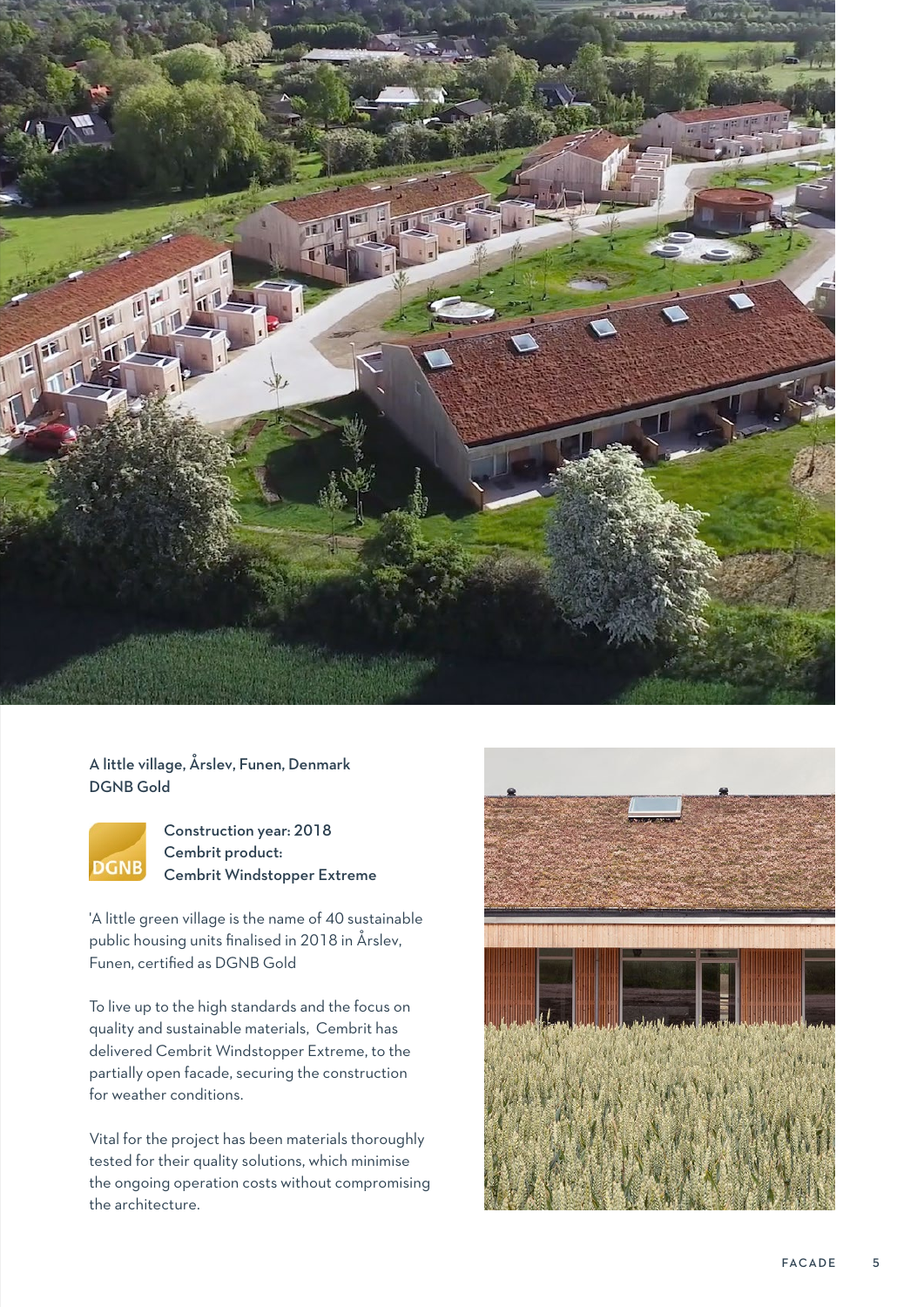## Cembrit build and indoor products – criteria impact



**PRO 2.2 (1.7%)** Documentation of the quality of execution



#### **ENV 1.1 (7.9%)**

Life cycle assessment (LCA) – environmental impacts

**ENV 1.2 (3.4%)** Environmental risks related to construction products

**ENV 1.3 (1.1%)** Sustainable ressource extraction

**ENV 2.1 (5.6%)** Life cycle assessment (LCA) – primary energy





**ECO 1.1 (9.6%)** Life cycle cost

**ECO 2.2 (6.4% )** Robustness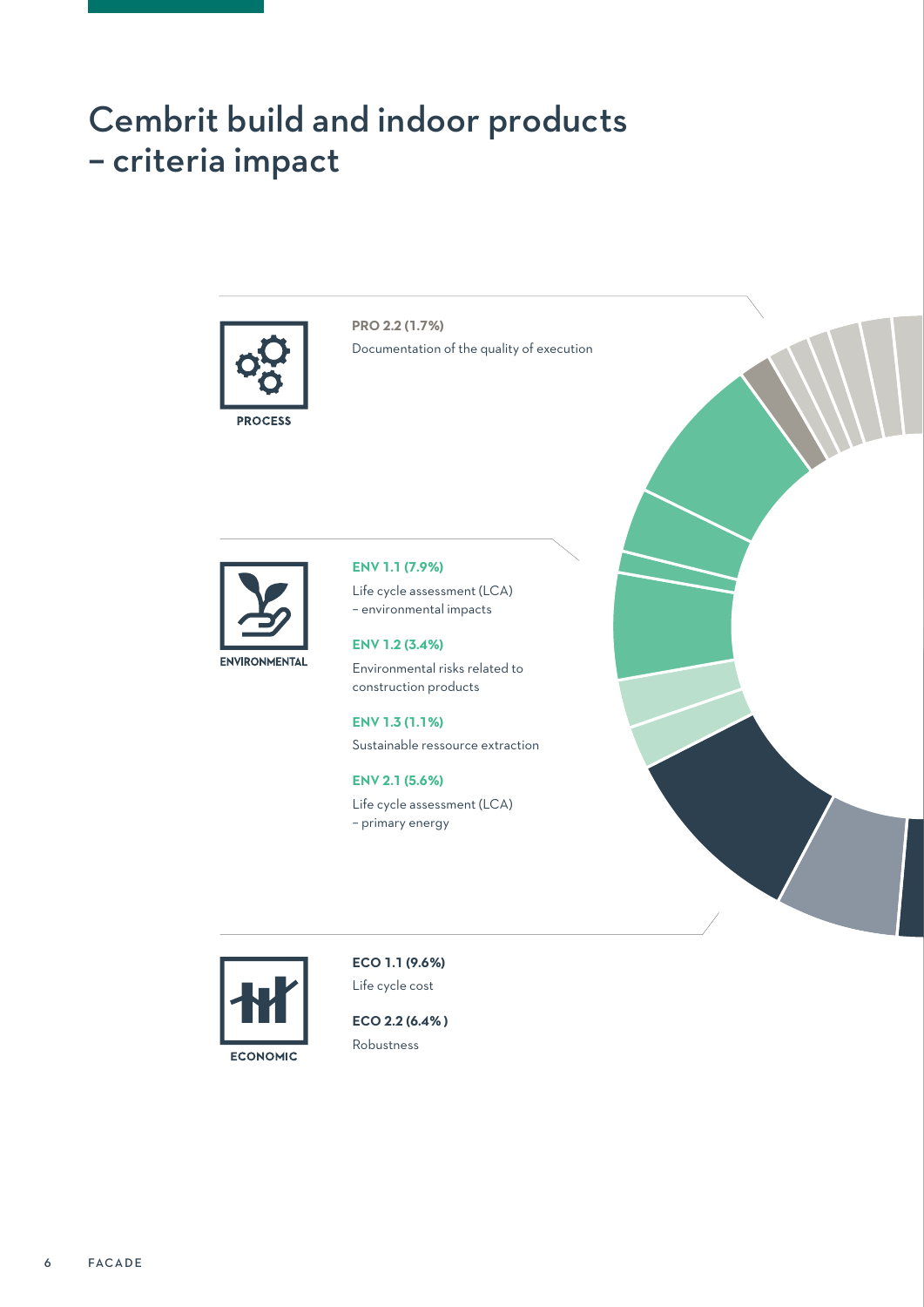DGNB is a method that puts sustainability on formula and assesses a building's overall score, where project specific characteristics are evaluated. Cembrit build and indoor products positively impact on the highlighted criteria according to the Office Buildings manual, 2016.



**TEC 1.1 (3.0%)** Fire safety and security

**TEC 1.2 (4.5%)** Acoustics and sound insulation

**TEC 1.3 (3.0%)** Quality of the building envelope

**TEC 1.5 (3.0%)** Ease of cleaning and maintaining building components

**TEC 1.6 (1.5%)** Ease of recovery and recycling

**TEC 1.8 (1.5%)** Environmental Product Declarations (EPD)

**SOC 1.2 (2.7%)** Indoor air quality



**SOCIAL** 

**TECHNICA** 

### Positive Impact.

Cembrit build and indoor products will positively impact up to 54,9 percent of the overall criteria score in a DGNB project. The contribution of our products is individually calculated by the DGNB Consultant for the specific project.